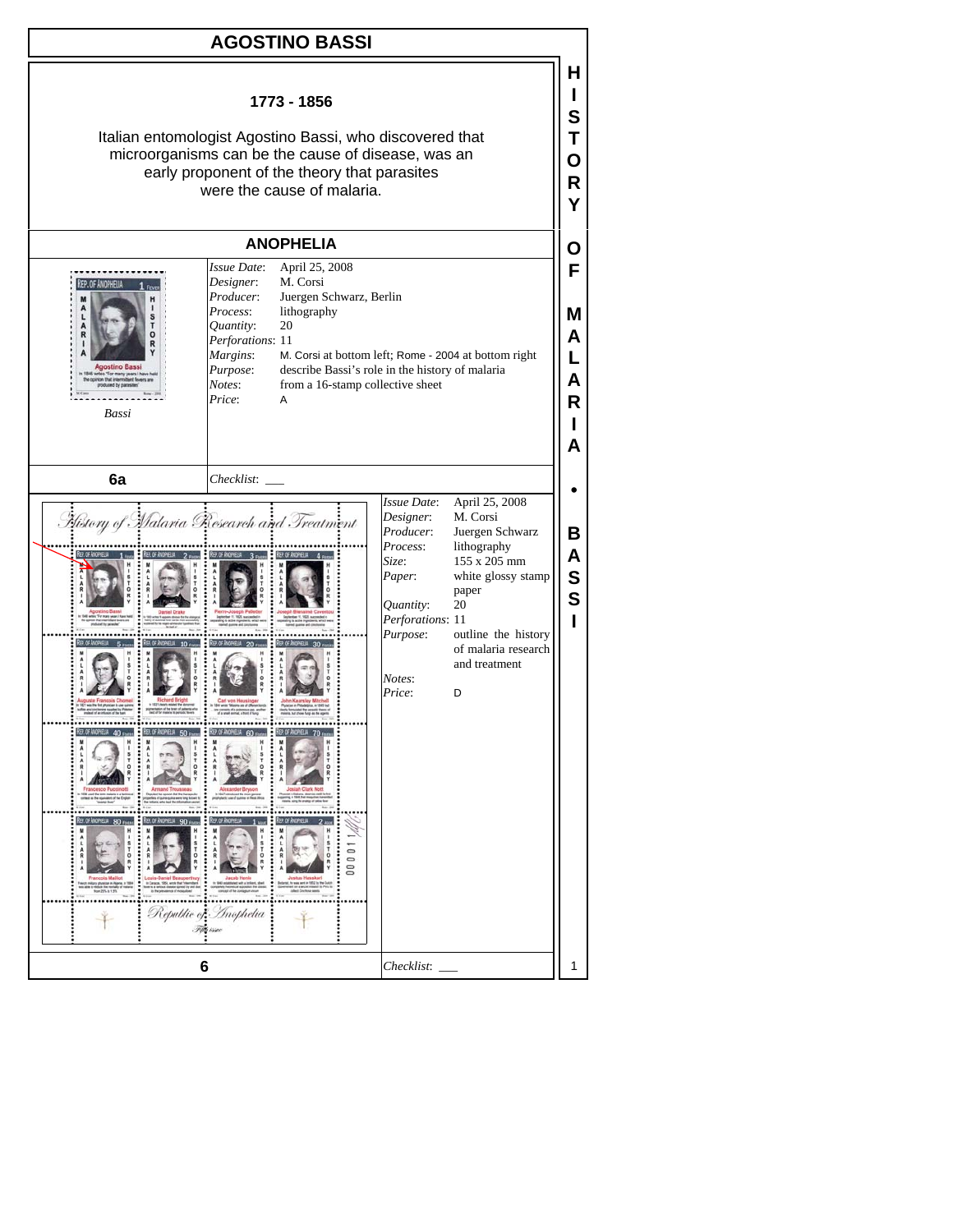| <b>AGOSTINO BASSI</b>                             |                                                                                                                                                                                            |                                          |                                                                                                                           |
|---------------------------------------------------|--------------------------------------------------------------------------------------------------------------------------------------------------------------------------------------------|------------------------------------------|---------------------------------------------------------------------------------------------------------------------------|
| H<br>I<br>S<br>T<br>$\mathbf O$<br>${\sf R}$<br>Υ | REP. OF ANOPHELIA<br><b>FEVER</b><br>H<br>1<br>S<br>ι<br>T<br>o<br>R<br>R<br><b>Agostino Bassi</b><br>es "For many years I have he<br>non that intermittent feve<br>produced by parasites" | Quantity:<br>20<br>Notes:<br>Price:<br>A | Description: as 6a: imperforate                                                                                           |
|                                                   | 6ai                                                                                                                                                                                        |                                          | Quantity: 5                                                                                                               |
| O<br>F<br>M<br>A<br>L<br>A<br>R<br>I<br>A         | History of Malaria Research and Treatment                                                                                                                                                  |                                          | Notes:<br>as #6: imperforate<br>Price:<br>D                                                                               |
| B<br>A                                            | Republic of Anophelia<br><b>Fell</b> river                                                                                                                                                 |                                          |                                                                                                                           |
| S                                                 | 6q                                                                                                                                                                                         |                                          | Checklist:<br>Cancel: Post Office 01                                                                                      |
| S<br>$\mathbf{I}$                                 | Republic of Anophelia<br>HISTORY OF MALARIA RESEARCH<br>AND TREATMENT<br>History of Malaria Research and Treatment<br>Republic of Anophelia<br><b>River</b>                                |                                          | Cachet: post office<br>228 x 331 mm<br>Size:<br>Notes:<br>Price:<br>$\mathbf C$<br>OF<br>A<br>REP.<br>25 Apr 200<br>JFF'' |
| 2                                                 | 1                                                                                                                                                                                          |                                          | <i>Checklist</i> :                                                                                                        |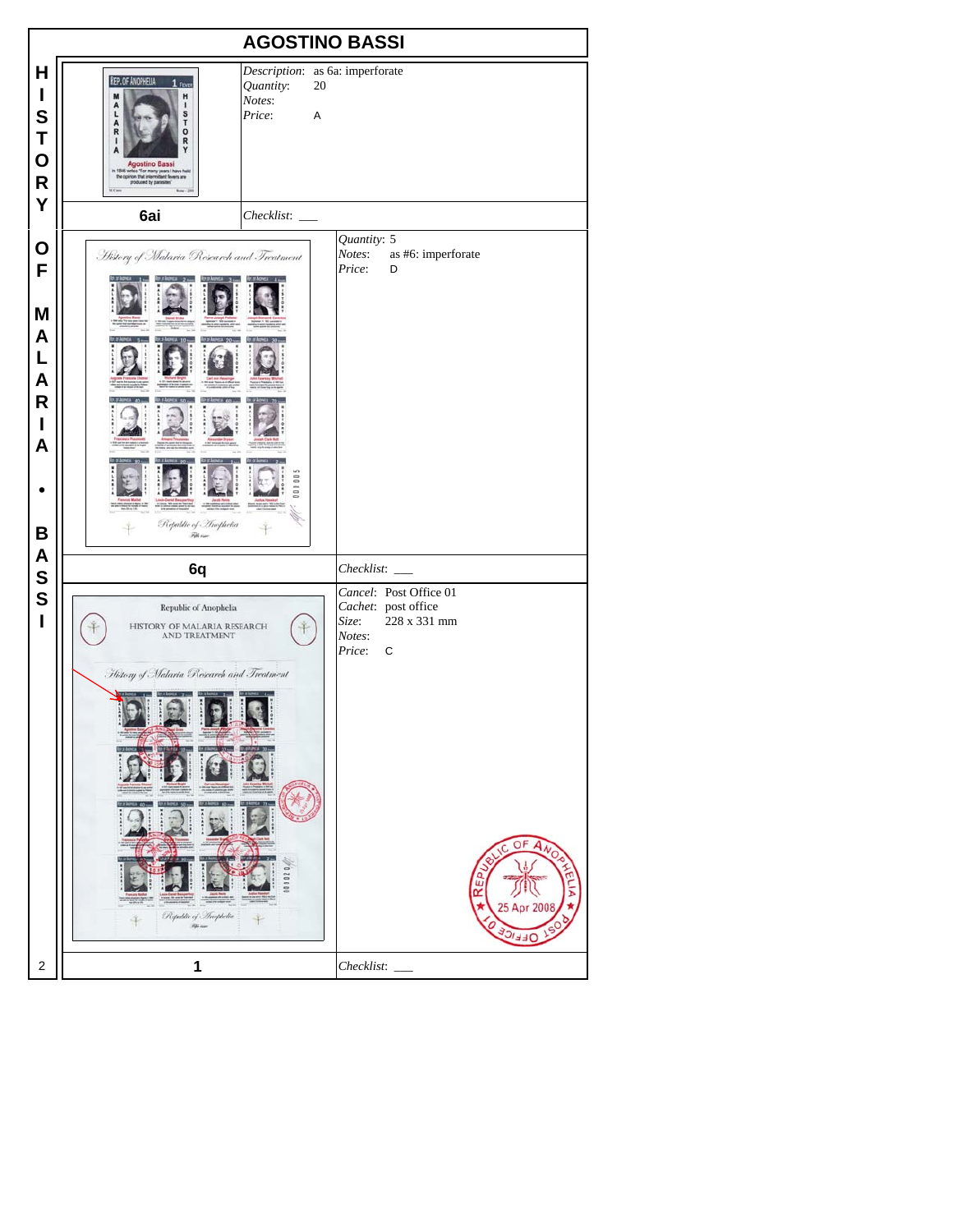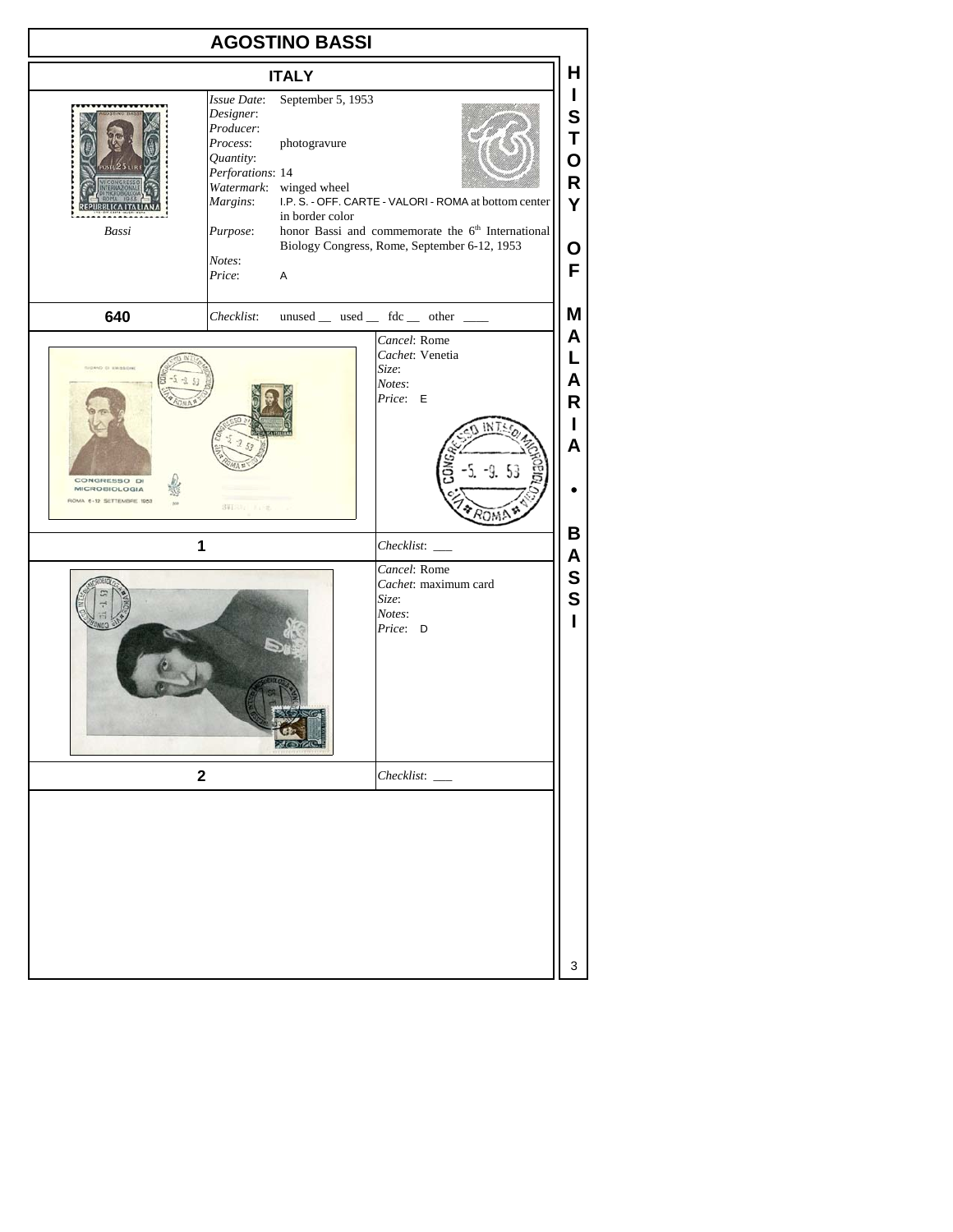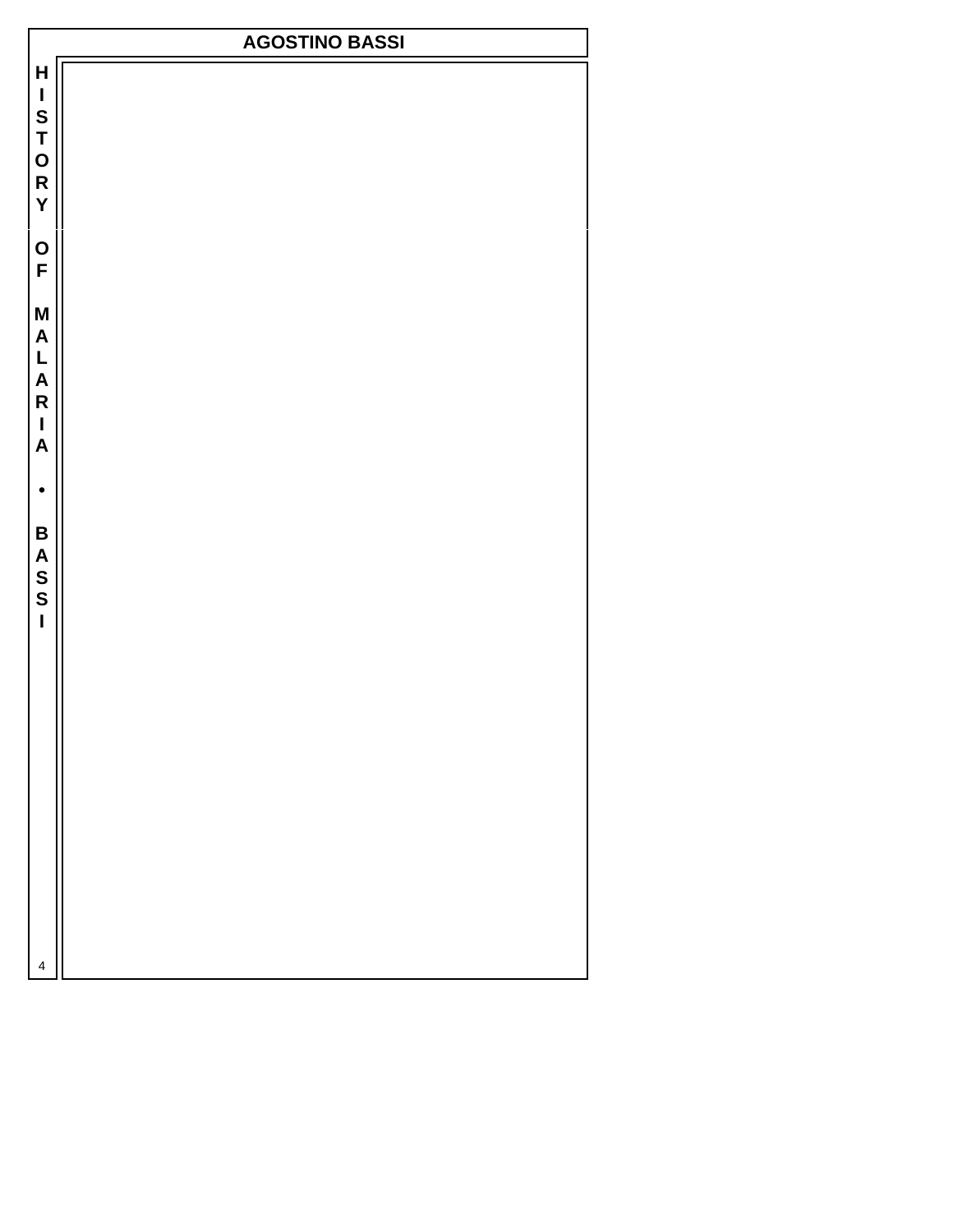